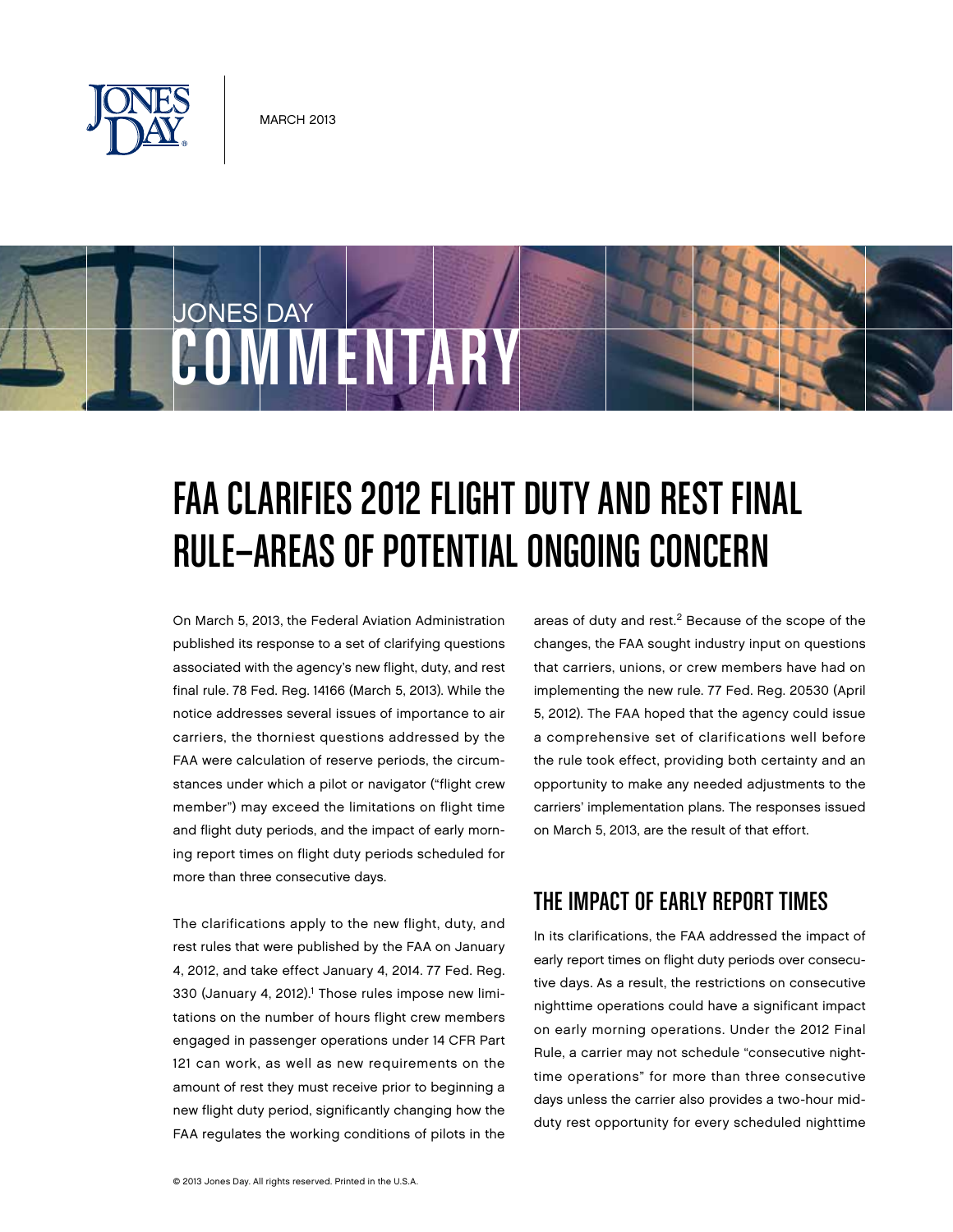operation. This provision was drafted to address traditional "back-of-the-clock" operations, i.e., those that begin late at night and are concluded the following morning. Thus, the "mid-duty" rest must be provided between 10 p.m. and 5 a.m. local time and must occur after the first flight segment has been completed. However, the provision also says that the three-night limitation applies to operations that "infringe on the window of circadian low." The "window of circadian low" is defined as the time "between 0200 and 0559." Thus, if a pilot has a report time earlier than 6:00 a.m. for more than three consecutive days, he or she must be given a mid-duty rest that commences only after the first segment and between the hours of 10 p.m. and 5 a.m. The practical impact of this provision is that pilots will not be allowed to accept early morning flight duty periods for more than three consecutive days because of the practical impossibility of getting a mid-duty rest opportunity. Such a result encourages the use of splitduty flight duty periods, resulting in less effective nighttime sleep and potentially increasing operating costs for carriers. Given this result, it may be worth asking the FAA to consider issuing a technical correction that would permit these operations for more than three consecutive days.

#### Extension of Flight Duty Periods

The 2012 Final Rule permits limited extensions for flight duty periods if a carrier knows that it is unlikely a crew member will be able to complete his or her flight duty period within 30 minutes of the maximum allowable time frames.<sup>3</sup> Under the 2012 Final Rule, flight time can be extended only under very limited circumstances.<sup>4</sup> As noted in the clarification notice, there is a critical distinction in both instances between whether the circumstance arises before or after the aircraft becomes airborne. The regulations are stricter when the carrier or flight crew learn of possible delays prior to takeoff. In the case of flight duty periods, the extension is limited to two hours. In the case of flight time, there is no extension permitted if the plane is still on the ground. In contrast, flight time may be extended for circumstances that arise or become knowable only after the airplane is in the air. Extensions of flight duty periods due to post-takeoff circumstances are not limited by the same two-hour extension as in the pre-takeoff scenario. In both post-takeoff instances, the flight crew member may continue to the next destination or alternate airport.

The distinction between pre-flight and post-takeoff circumstances is particularly relevant because while flight time is generally defined as beginning once the airplane moves under its own power, the ability to extend is based on when the airplane actually takes flight. Thus, pilots are expected to return to the gate if a circumstance arises after push-back but prior to actual flight that would cause a flight crew member to exceed the maximum allowable flight time. Likewise, the broader extensions to the flight duty periods due to circumstances that arise after the plane has taken off will not be available if the circumstance causing the delay occurs while the plane is taxiing or has otherwise left the gate under its own power but has yet to actually lift off. Thus, carriers should consider holding at the gate if it appears that there is a reasonable potential for delay between the time the airplane would ordinarily push back from the gate and the time it would become airborne. Since airport delays are typically a function of adverse weather events or heavy air traffic, active communication with the tower should reduce the likelihood of a post-pushback delay prior to takeoff. Carriers should specifically ask about the potential for a ground delay since such delays are often the result of congestion and delays elsewhere in the national airspace system and may not be readily apparent to either the flight crew or local air traffic control personnel.

### Calculation of Reserve Duty Periods

The FAA notice also clarified the question of how to handle calculation of duty periods for reserve pilots. Reserve questions are particularly difficult because prior to the 2012 Final Rule, the FAA had never regulated reserve periods. The FAA has clarified that there are no limits on how long a pilot can be placed in a reserve status (other than airport reserve that is considered part of a flight duty period). However, the interplay between reserve and flight duty periods for short-call reserve and the obligation to provide a legal rest for long-call reserve impose practical limitations. Likewise, the obligation to provide a legal rest period prior to placing a flight crew member in a reserve status prevents carriers from releasing pilots from reserve obligations and then calling them back to a reserve status without an intervening rest period or placing a pilot who would otherwise have been released from all duty in a reserve status at the end of a flight duty period.